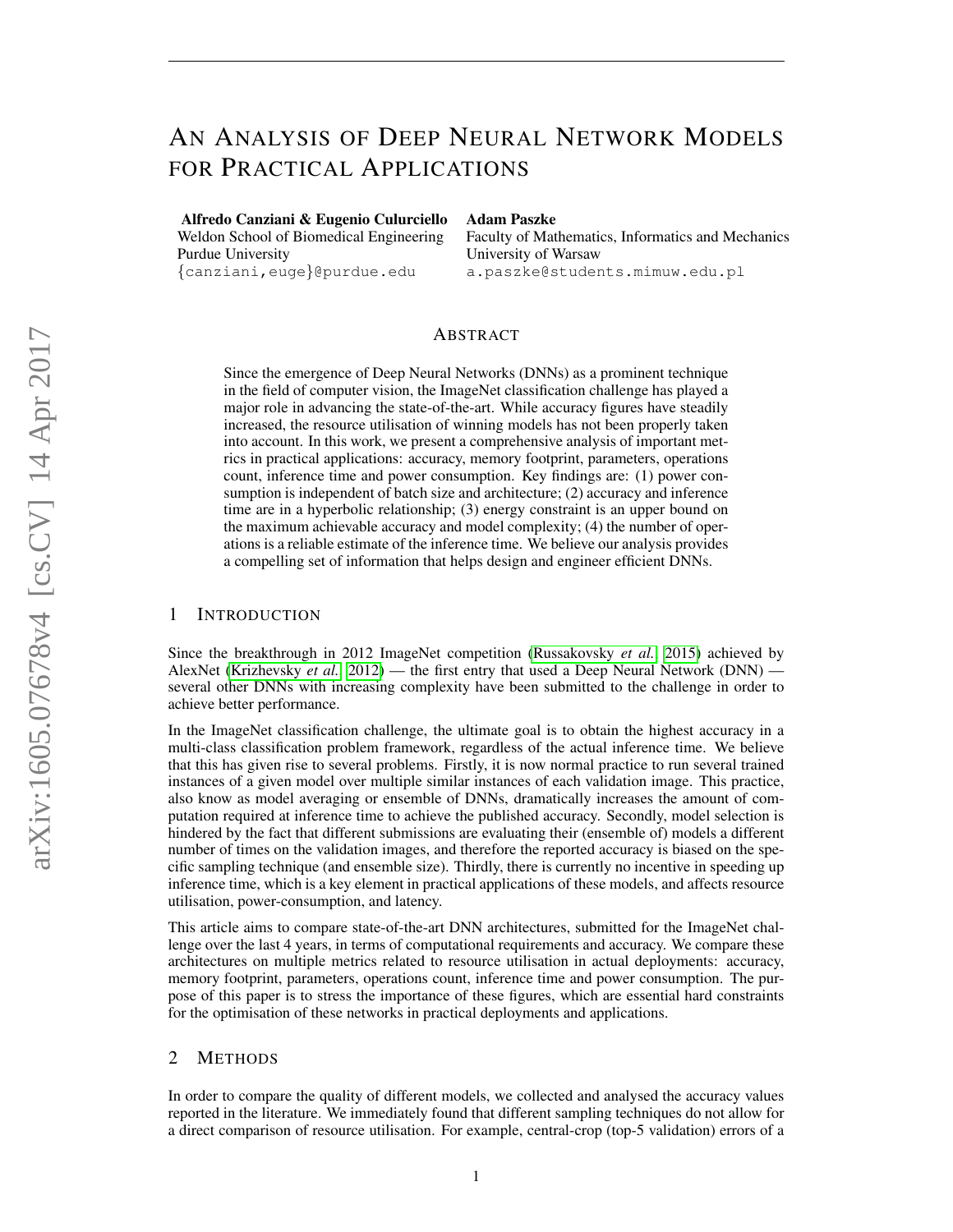<span id="page-1-3"></span>

Inception-v4 80 Inception-v3 ResNet-152 esNet-50 VGG-16 VGG-19 75 ResNet-101 ResNet-34 Top-1 accuracy [%] Top-1 accuracy [%] ResNet-18 70 **GoogLeNet** ENet 65 BN-NIN <u>60</u> 5M - 35M - 65M - 95M - 125M - 155M - -**BN-AlexNet** 55 AlexNet 50 0 5 10 15 20 25 30 35 40 Operations [G-Ops]

Figure 1: Top1 *vs.* network. Single-crop top-1 validation accuracies for top scoring single-model architectures. We introduce with this chart our choice of colour scheme, which will be used throughout this publication to distinguish effectively different architectures and their correspondent authors. Notice that networks of the same group share the same hue, for example ResNet are all variations of pink.

Figure 2: **Top1** *vs.* operations, size  $\propto$  parameters. Top-1 one-crop accuracy versus amount of operations required for a single forward pass. The size of the blobs is proportional to the number of network parameters; a legend is reported in the bottom right corner, spanning from  $5 \times 10^6$  to  $155 \times 10^6$  params. Both these figures share the same *y*-axis, and the grey dots highlight the centre of the blobs.

single run of VGG-[1](#page-1-0)6<sup>1</sup> [\(Simonyan & Zisserman, 2014\)](#page-6-2) and GoogLeNet [\(Szegedy](#page-6-3) et al., [2014\)](#page-6-3) are 8.70% and 10.07% respectively, revealing that VGG-16 performs better than GoogLeNet. When models are run with 10-crop sampling,<sup>[2](#page-1-1)</sup> then the errors become  $9.33\%$  and  $9.15\%$  respectively, and therefore VGG-16 will perform worse than GoogLeNet, using a single central-crop. For this reason, we decided to base our analysis on re-evaluations of top-1 accuracies<sup>[3](#page-1-2)</sup> for all networks with a single central-crop sampling technique [\(Zagoruyko, 2016\)](#page-6-4).

For inference time and memory usage measurements we have used Torch7 [\(Collobert](#page-6-5) *et al.*, [2011\)](#page-6-5) with cuDNN-v5 [\(Chetlur](#page-6-6) *et al.*, [2014\)](#page-6-6) and CUDA-v8 back-end. All experiments were conducted on a JetPack-2.3 NVIDIA Jetson TX1 board [\(nVIDIA\)](#page-6-7): an embedded visual computing system with a 64-bit ARM <sup>R</sup> A57 CPU, a 1 T-Flop/s 256-core NVIDIA Maxwell GPU and 4 GB LPDDR4 of shared RAM. We use this resource-limited device to better underline the differences between network architecture, but similar results can be obtained on most recent GPUs, such as the NVIDIA K40 or Titan X, to name a few. Operation counts were obtained using an open-source tool that we developed [\(Paszke, 2016\)](#page-6-8). For measuring the power consumption, a Keysight 1146B Hall effect current probe has been used with a Keysight MSO-X 2024A 200 MHz digital oscilloscope with a sampling period of 2 s and  $50 \text{ kSa/s}$  sample rate. The system was powered by a Keysight E3645A GPIB controlled DC power supply.

## 3 RESULTS

In this section we report our results and comparisons. We analysed the following DDNs: AlexNet [\(Krizhevsky](#page-6-1) *et al.*, [2012\)](#page-6-1), batch normalised AlexNet [\(Zagoruyko, 2016\)](#page-6-4), batch normalised Network In Network (NIN) (Lin *[et al.](#page-6-9)*, [2013\)](#page-6-9), ENet [\(Paszke](#page-6-10) *et al.*, [2016\)](#page-6-10) for ImageNet [\(Culurciello, 2016\)](#page-6-11), GoogLeNet [\(Szegedy](#page-6-3) *et al.*, [2014\)](#page-6-3), VGG-16 and -19 [\(Simonyan & Zisserman, 2014\)](#page-6-2), ResNet-18, -34, -50, -101 and -152 (He *[et al.](#page-6-12)*, [2015\)](#page-6-12), Inception-v3 [\(Szegedy](#page-6-13) *et al.*, [2015\)](#page-6-13) and Inception-v4 [\(Szegedy](#page-6-14) *et al.*, [2016\)](#page-6-14) since they obtained the highest performance, in these four years, on the ImageNet [\(Russakovsky](#page-6-0) *et al.*, [2015\)](#page-6-0) challenge.

<span id="page-1-0"></span><sup>&</sup>lt;sup>1</sup> In the original paper this network is called VGG-D, which is the best performing network. Here we prefer to highlight the number of layer utilised, so we will call it VGG-16 in this publication.

<span id="page-1-1"></span><sup>&</sup>lt;sup>2</sup> From a given image multiple patches are extracted: four corners plus central crop and their horizontal mirrored twins.

<span id="page-1-2"></span> $3$  Accuracy and error rate always sum to 100, therefore in this paper they are used interchangeably.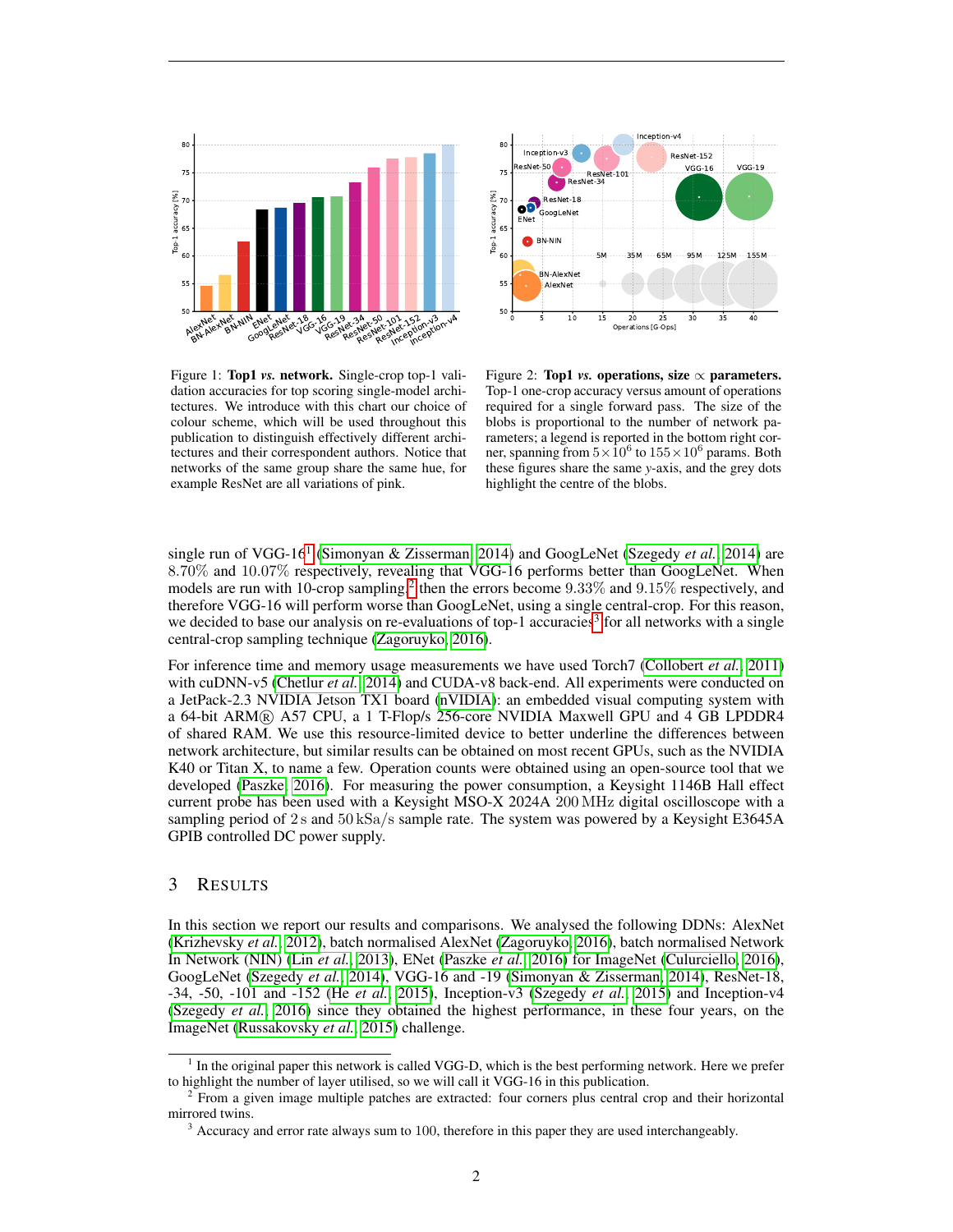<span id="page-2-0"></span>

Figure 3: Inference time *vs.* batch size. This chart show inference time across different batch sizes with a logarithmic ordinate and logarithmic abscissa. Missing data points are due to lack of enough system memory required to process larger batches. A speed up of  $3\times$  is achieved by AlexNet due to better optimisation of its fully connected layers for larger batches.

Figure 4: Power *vs.* batch size. Net power consumption (due only to the forward processing of several DNNs) for different batch sizes. The idle power of the TX1 board, with no HDMI screen connected, was 1.30W on average. The max frequency component of power supply current was 1.4 kHz, corresponding to a Nyquist sampling frequency of 2.8 kHz.

### <span id="page-2-1"></span>3.1 ACCURACY

Figure [1](#page-1-3) shows one-crop accuracies of the most relevant entries submitted to the ImageNet challenge, from the AlexNet [\(Krizhevsky](#page-6-1) *et al.*, [2012\)](#page-6-1), on the far left, to the best performing Inception-v4 [\(Szegedy](#page-6-14) *et al.*, [2016\)](#page-6-14). The newest ResNet and Inception architectures surpass all other architectures by a significant margin of at least 7%.

Figure [2](#page-1-3) provides a different, but more informative view of the accuracy values, because it also visualises computational cost and number of network's parameters. The first thing that is very apparent is that VGG, even though it is widely used in many applications, is by far the most expensive architecture — both in terms of computational requirements and number of parameters. Its 16- and 19-layer implementations are in fact isolated from all other networks. The other architectures form a steep straight line, that seems to start to flatten with the latest incarnations of Inception and ResNet. This might suggest that models are reaching an inflection point on this data set. At this inflection point, the costs — in terms of complexity — start to outweigh gains in accuracy. We will later show that this trend is hyperbolic.

#### 3.2 INFERENCE TIME

Figure [3](#page-2-0) reports inference time per image on each architecture, as a function of image batch size (from 1 to 64). We notice that VGG processes one image in a fifth of a second, making it a less likely contender in real-time applications on an NVIDIA TX1. AlexNet shows a speed up of roughly  $3\times$ going from batch of 1 to 64 images, due to weak optimisation of its fully connected layers. It is a very surprising finding, that will be further discussed in the next subsection.

## 3.3 POWER

Power measurements are complicated by the high frequency swings in current consumption, which required high sampling current read-out to avoid aliasing. In this work, we used a 200 MHz digital oscilloscope with a current probe, as reported in section [2.](#page-0-0) Other measuring instruments, such as an AC power strip with 2 Hz sampling rate, or a GPIB controlled DC power supply with 12 Hz sampling rate, did not provide enough bandwidth to properly conduct power measurements.

In figure [4](#page-2-0) we see that the power consumption is mostly independent with the batch size. Low power values for AlexNet (batch of 1) and VGG (batch of 2) are associated to slower forward times per image, as shown in figure [3.](#page-2-0)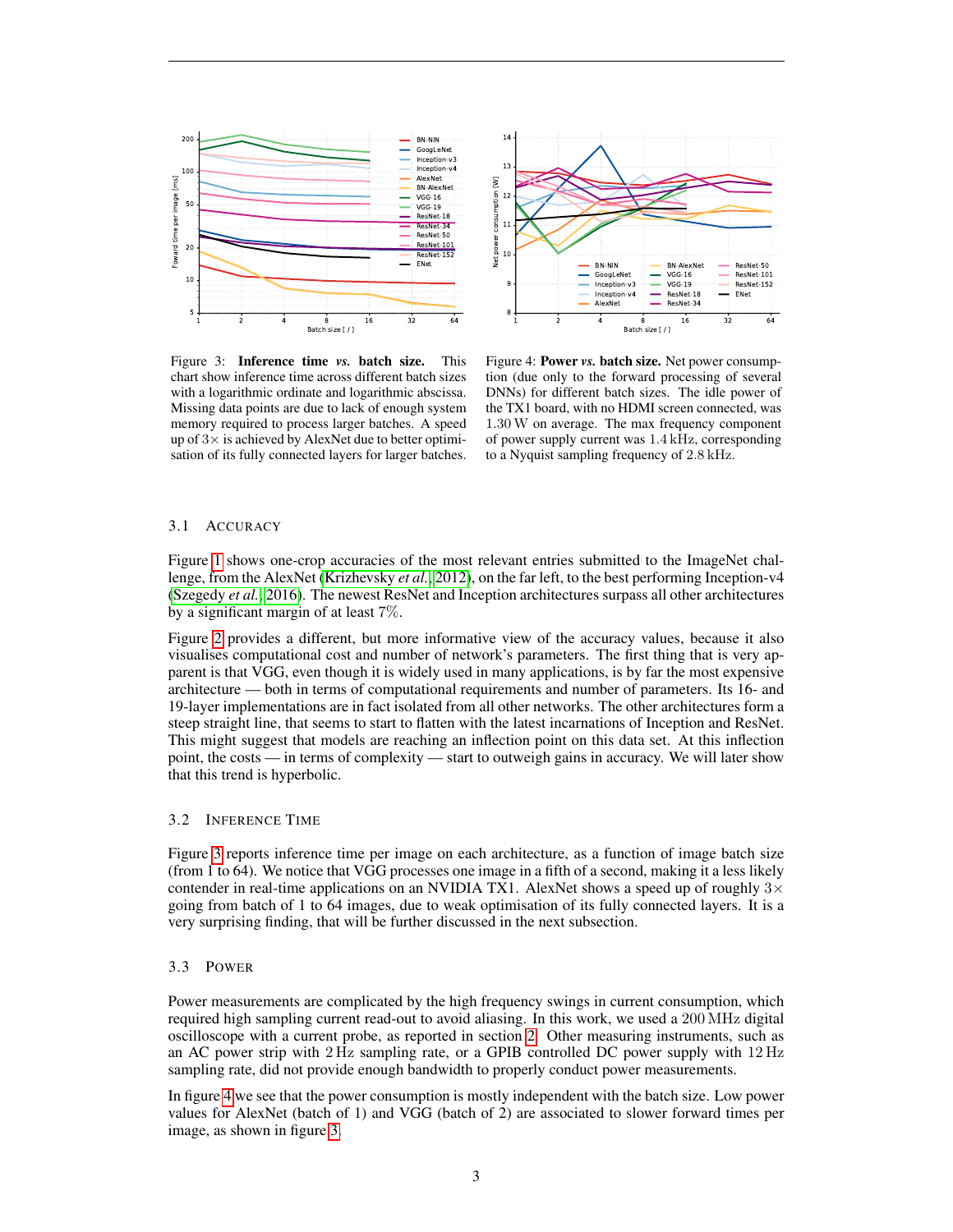<span id="page-3-0"></span>



Figure 5: Memory *vs.* batch size. Maximum system memory utilisation for batches of different sizes. Memory usage shows a knee graph, due to the network model memory static allocation and the variable memory used by batch size.

Figure 6: Memory *vs.* parameters count. Detailed view on static parameters allocation and corresponding memory utilisation. Minimum memory of 200 MB, linear afterwards with slope 1.30.

<span id="page-3-1"></span>

Figure 7: **Operations** *vs.* **inference time, size**  $\propto$  **parameters.** Relationship between operations and inference time, for batches of size 1 and 16 (biggest size for which all architectures can still run). Not surprisingly, we notice a linear trend, and therefore operations count represent a good estimation of inference time. Furthermore, we can notice an increase in the slope of the trend for larger batches, which correspond to shorter inference time due to batch processing optimisation.

### 3.4 MEMORY

We analysed system memory consumption of the TX1 device, which uses shared memory for both CPU and GPU. Figure [5](#page-3-0) shows that the maximum system memory usage is initially constant and then raises with the batch size. This is due the initial memory allocation of the network model which is the large static component — and the contribution of the memory required while processing the batch, proportionally increasing with the number of images. In figure [6](#page-3-0) we can also notice that the initial allocation never drops below 200 MB, for network sized below 100 MB, and it is linear afterwards, with respect to the parameters and a slope of 1.30.

#### 3.5 OPERATIONS

Operations count is essential for establishing a rough estimate of inference time and hardware circuit size, in case of custom implementation of neural network accelerators. In figure [7,](#page-3-1) for a batch of 16 images, there is a linear relationship between operations count and inference time per image. Therefore, at design time, we can pose a constraint on the number of operation to keep processing speed in a usable range for real-time applications or resource-limited deployments.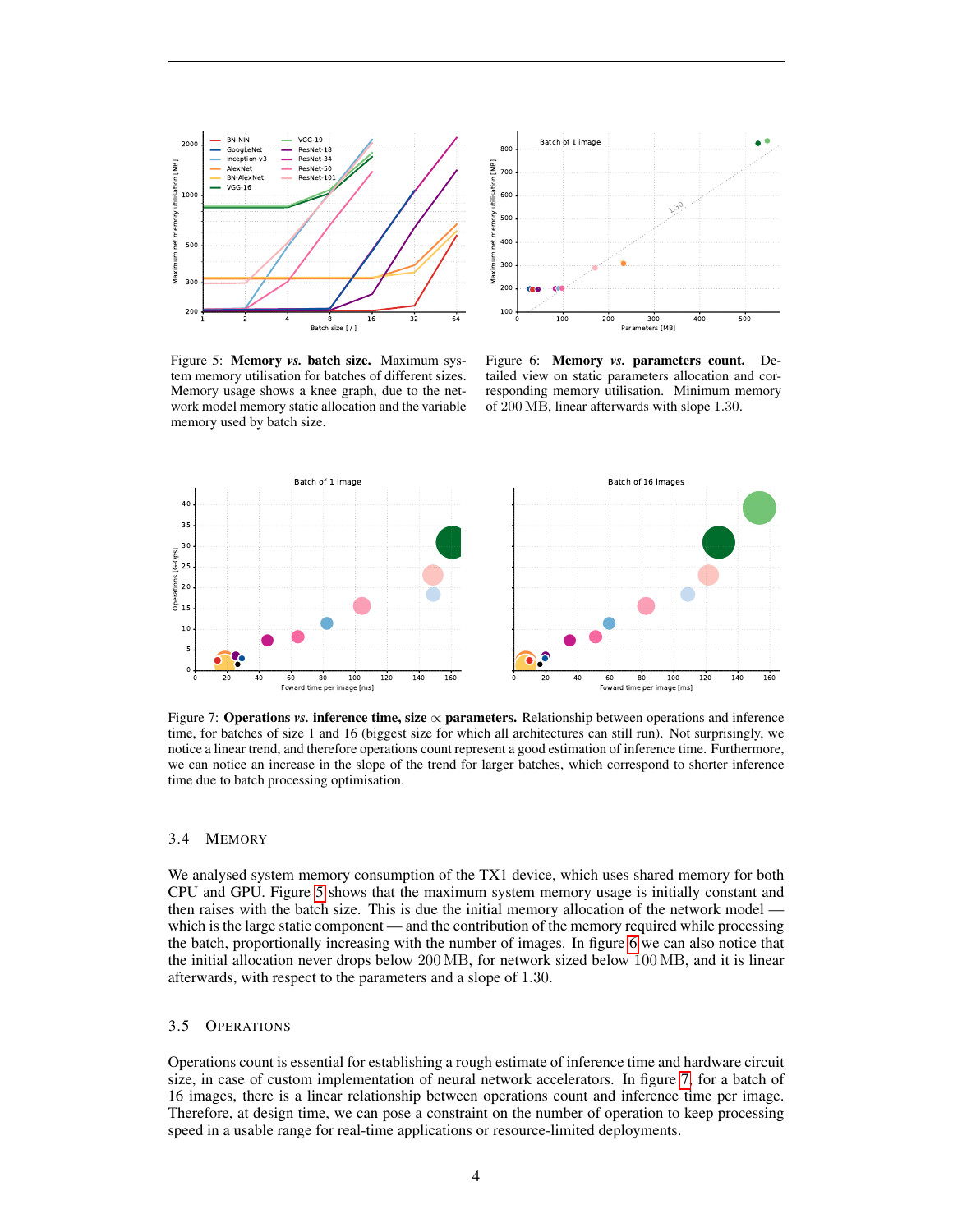<span id="page-4-0"></span>

Figure 8: **Operations** *vs.* **power consumption, size**  $\propto$  **parameters.** Independency of power and operations is shown by a lack of directionality of the distributions shown in these scatter charts. Full resources utilisation and lower inference time for AlexNet architecture is reached with larger batches.

<span id="page-4-1"></span>

Figure 9: Accuracy *vs.* inferences per second, size  $\propto$  operations. Non trivial linear upper bound is shown in these scatter plots, illustrating the relationship between prediction accuracy and throughput of all examined architectures. These are the first charts in which the area of the blobs is proportional to the amount of operations, instead of the parameters count. We can notice that larger blobs are concentrated on the left side of the charts, in correspondence of low throughput, *i.e.* longer inference times. Most of the architectures lay on the linear interface between the grey and white areas. If a network falls in the shaded area, it means it achieves exceptional accuracy or inference speed. The white area indicates a suboptimal region. *E.g.* both AlexNet architectures improve processing speed as larger batches are adopted, gaining 80 Hz.

### <span id="page-4-2"></span>3.6 OPERATIONS AND POWER

In this section we analyse the relationship between power consumption and number of operations required by a given model. Figure [8](#page-4-0) reports that there is no specific power footprint for different architectures. When full resources utilisation is reached, generally with larger batch sizes, all networks consume roughly an additional 11.8W, with a standard deviation of 0.7W. Idle power is 1.30W. This corresponds to the maximum system power at full utilisation. Therefore, if energy consumption is one of our concerns, for example for battery-powered devices, one can simply choose the slowest architecture which satisfies the application minimum requirements.

### 3.7 ACCURACY AND THROUGHPUT

We note that there is a non-trivial linear upper bound between accuracy and number of inferences per unit time. Figure [9](#page-4-1) illustrates that for a given frame rate, the maximum accuracy that can be achieved is linearly proportional to the frame rate itself. All networks analysed here come from several publications, and have been independently trained by other research groups. A linear fit of the accuracy shows all architecture trade accuracy *vs*. speed. Moreover, chosen a specific inference time, one can now come up with the theoretical accuracy upper bound when resources are fully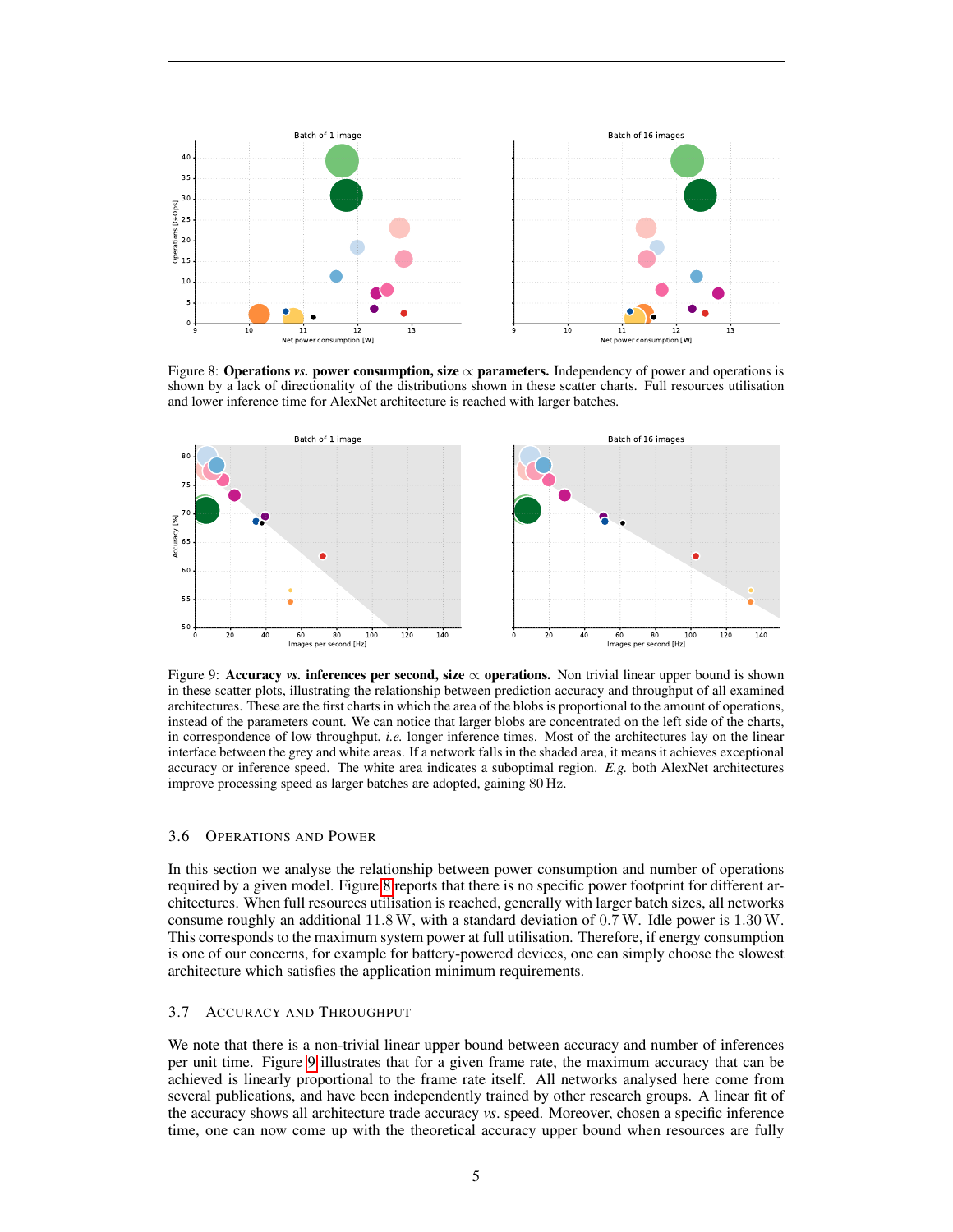<span id="page-5-0"></span>

Figure 10: **Accuracy per parameter** *vs.* **network.** Information density (accuracy per parameters) is an efficiency metric that highlight that capacity of a specific architecture to better utilise its parametric space. Models like VGG and AlexNet are clearly oversized, and do not take fully advantage of their potential learning ability. On the far right, ResNet-18, BN-NIN, GoogLeNet and ENet (marked by grey arrows) do a better job at "squeezing" all their neurons to learn the given task, and are the winners of this section.

utilised, as seen in section [3.6.](#page-4-2) Since the power consumption is constant, we can even go one step further, and obtain an upper bound in accuracy even for an energetic constraint, which could possibly be an essential designing factor for a network that needs to run on an embedded system.

As the spoiler in section [3.1](#page-2-1) gave already away, the linear nature of the accuracy *vs.* throughput relationship translates into a hyperbolical one when the forward inference time is considered instead. Then, given that the operations count is linear with the inference time, we get that the accuracy has an hyperbolical dependency on the amount of computations that a network requires.

### 3.8 PARAMETERS UTILISATION

DNNs are known to be highly inefficient in utilising their full learning power (number of parameters / degrees of freedom). Prominent work (Han *[et al.](#page-6-15)*, [2015\)](#page-6-15) exploits this flaw to reduce network file size up to  $50\times$ , using weights pruning, quantisation and variable-length symbol encoding. It is worth noticing that, using more efficient architectures to begin with may produce even more compact representations. In figure [10](#page-5-0) we clearly see that, although VGG has a better accuracy than AlexNet (as shown by figure [1\)](#page-1-3), its information density is worse. This means that the amount of degrees of freedom introduced in the VGG architecture bring a lesser improvement in terms of accuracy. Moreover, ENet [\(Paszke](#page-6-10) *et al.*, [2016\)](#page-6-10) — which we have specifically designed to be highly efficient and it has been adapted and retrained on ImageNet [\(Culurciello, 2016\)](#page-6-11) for this work — achieves the highest score, showing that  $24\times$  less parameters are sufficient to provide state-of-the-art results.

## 4 CONCLUSIONS

In this paper we analysed multiple state-of-the-art deep neural networks submitted to the ImageNet challenge, in terms of accuracy, memory footprint, parameters, operations count, inference time and power consumption. Our goal is to provide insights into the design choices that can lead to efficient neural networks for practical application, and optimisation of the often-limited resources in actual deployments, which lead us to the creation of ENet — or Efficient-Network — for ImageNet. We show that accuracy and inference time are in a hyperbolic relationship: a little increment in accuracy costs a lot of computational time. We show that number of operations in a network model can effectively estimate inference time. We show that an energy constraint will set a specific upper bound on the maximum achievable accuracy and model complexity, in terms of operations counts. Finally, we show that ENet is the best architecture in terms of parameters space utilisation, squeezing up to  $13\times$  more information per parameter used respect to the reference model AlexNet, and  $24\times$ respect VGG-19.